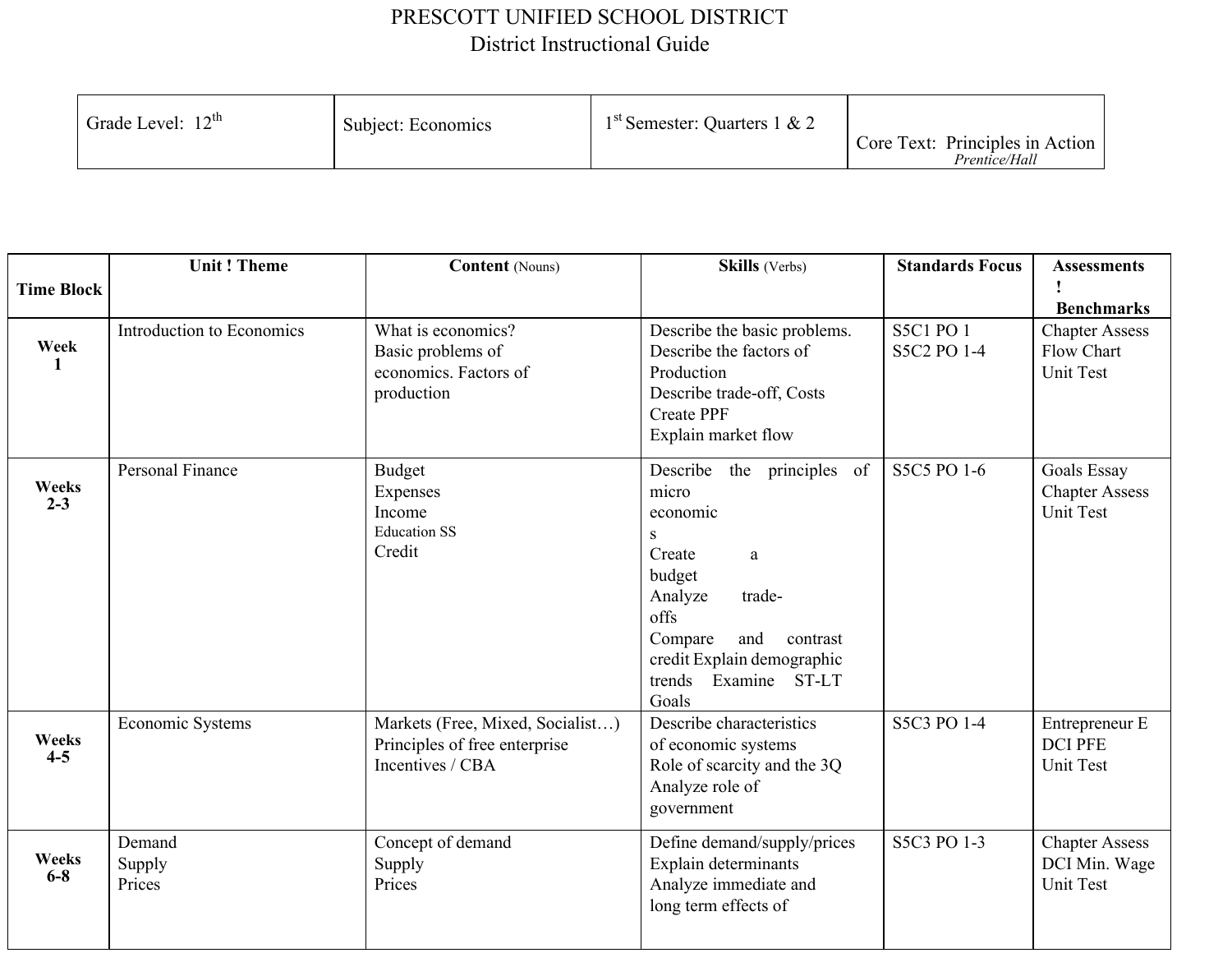|      |                          |                  | Political and Demographic      |             |                    |
|------|--------------------------|------------------|--------------------------------|-------------|--------------------|
|      |                          |                  | Forces                         |             |                    |
|      |                          |                  | Create D/S/P Curves            |             |                    |
|      | <b>Market Structures</b> | Types of markets | Define Market Types            | S5C2 PO 2-3 | Invention essay    |
| Week |                          |                  | Compare /Contrast Strengths    |             | <b>SBP</b> Project |
|      |                          |                  | Identify Key Terms             |             | Unit Test          |
|      |                          |                  | Explain the Attempts at Market |             |                    |
|      |                          |                  | Regulation                     |             |                    |
|      |                          |                  | Analyze Price discrimination   |             |                    |